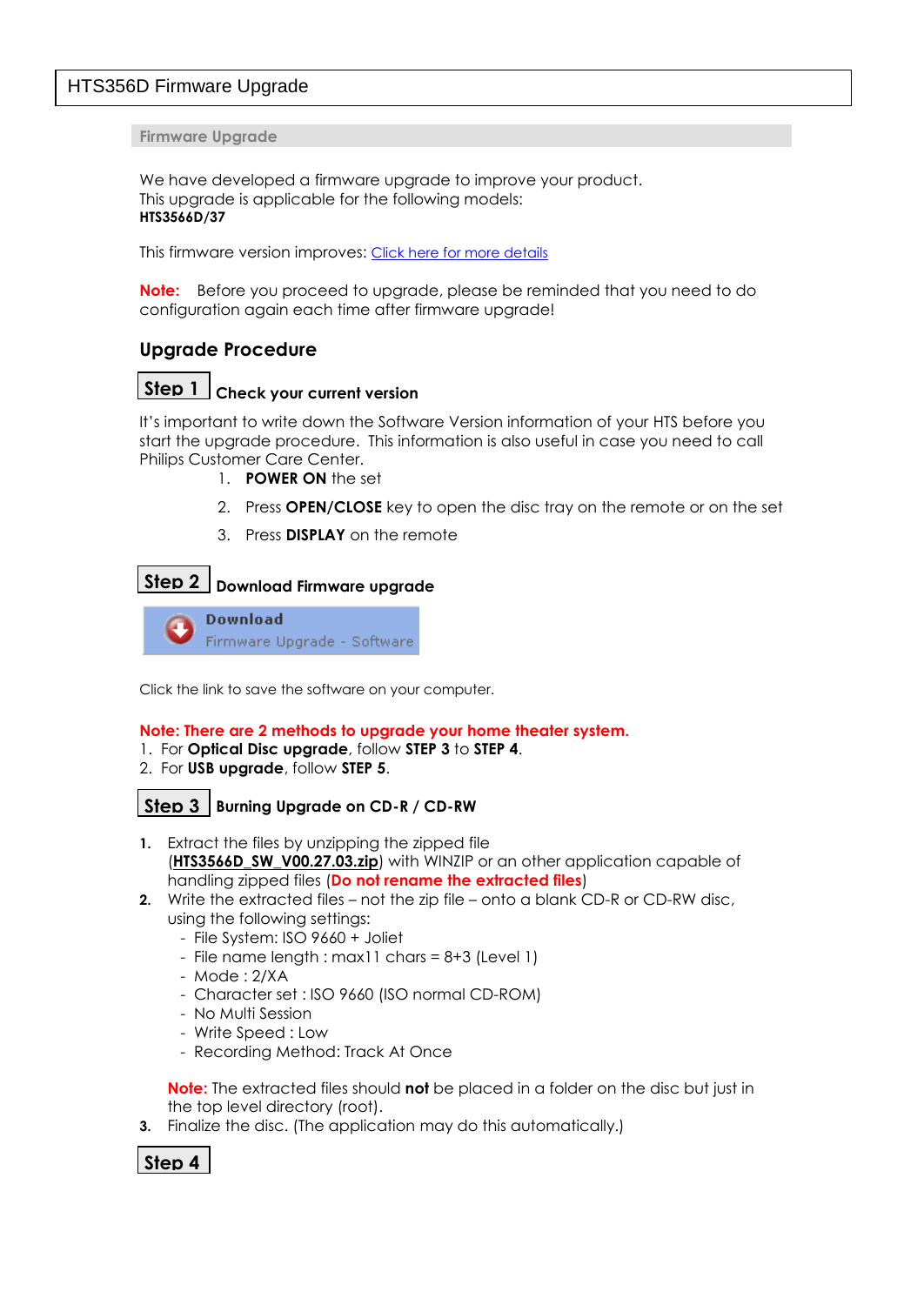#### **Apply Upgrade to your home theater system**

- 1. Power on the set and put in the disc.
- 2. A message will be displayed on the OSD after the upgrade file is recognized.
- 3. After reading the file, the disc will be ejected
- 4. Remove the disc, but **DO NOT** close the tray
- 5. Wait approximately 3-5 minutes for the software to be upgraded
- 6. The set will automatically close the disc tray and go to standby mode once the upgrade is completed.
- 7. Press Standby button to turn on the set.

**Caution: Do not unplug or power off the set while upgrading in progress.**

# **Upgrading the firmware of your Home Theatre System (USB) Step 5**

**Note:** Do not press any buttons or interrupt the mains supply during the upgrading process, otherwise the HTS may become defective.

**Note**: Check to ensure that your **USB storage device** can be detected by the HTS before trying to upgrade the firmware using this method. If the **USB storage device** cannot be detected, please follow **STEP 3** to **STEP 4** to upgrade using an **Optical Disc**.

**Note**: Use a FLASH based **USB storage device**. The startup time for HDD based **USB storage device** is too slow and cannot be used for firmware upgrade.

1. Extract the firmware upgrade files from the ZIP archive (HTS3566D SW V00.27.03.zip):

HTS356D.bin HTS356D\_SA.bin CEC.bin

#### (**Do not rename the filename**)

- 2. Unzip the file and place 'HTS356D.bin' file, 'HTS356D\_SA.bin' and 'CEC.bin' file on a USB flash storage device (at least 64Mb in size).
- 3. Turn the HTS on and when it is running, insert the USB flash storage device.
- 4. Press 'USB' on the remote control
- 5. A dialogue will now appear follow the instructions to update the software of your HTS.
- 6. Delete the 'HTS356D.bin' file, 'HTS356D\_SA.bin' and 'CEC.bin' file on the USB flash storage device before using it to play your pictures and music on the HTS.

### **Your product is successfully upgraded!**